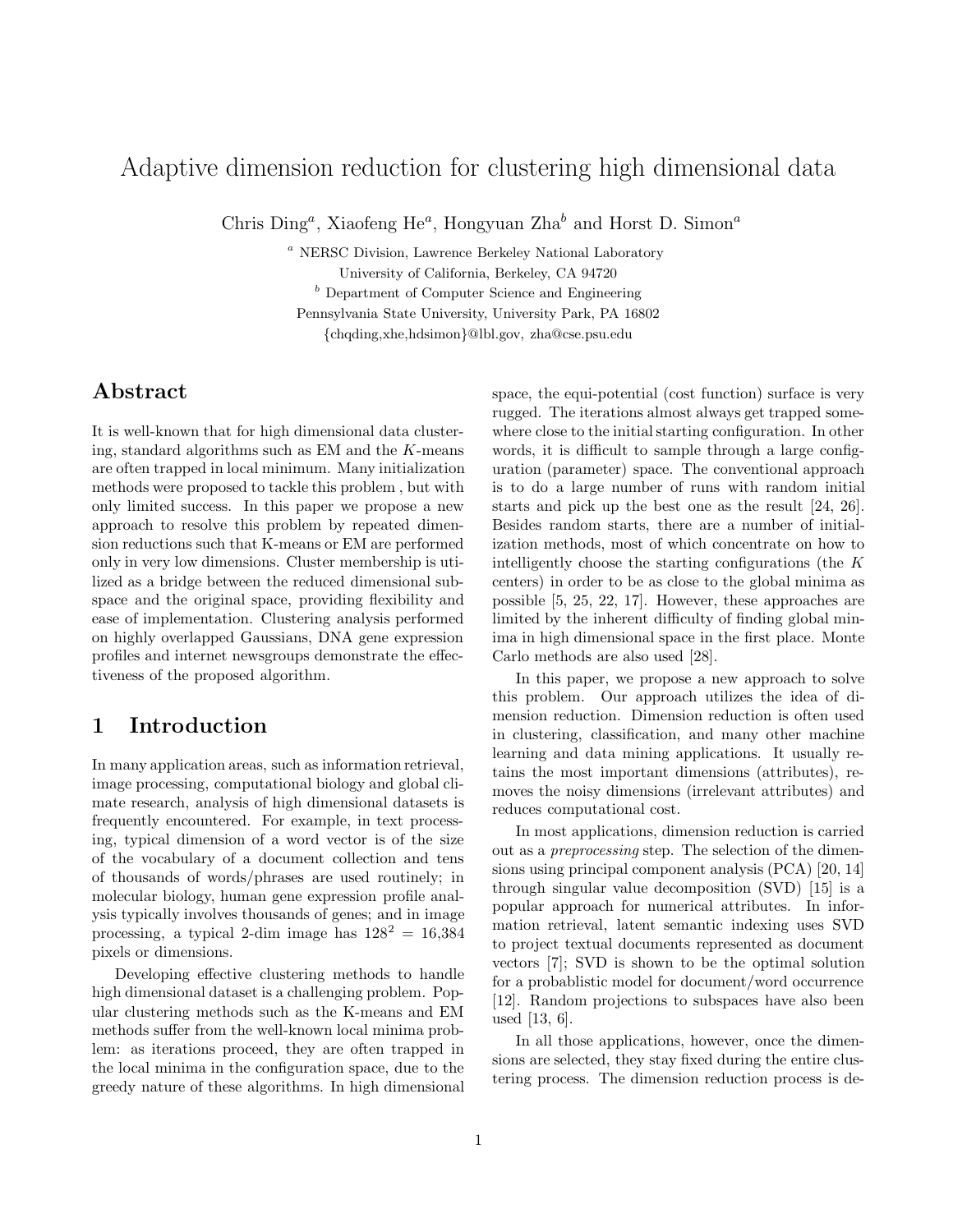coupled from the clustering process. If the data distribution is far from Gaussian, for example, the dimensions selected using PCA may deviate substantially from the optimal.

Here (i) we approach dimension reduction as a  $dy$ namic process that should be adaptively adjusted and integrated with the clustering process; (ii) we make effective use of cluster membership as the bridge connecting the clusters defined in the reduced dimensional space (subspace) and those defined in the full dimensional space; (iii) using this connection, clusters are discovered in the low dimensional subspace to avoid the curse of dimensionality [27] and are adaptively re-adjusted in the full dimension space for global optimality. This process is repeated until convergence.

In this paper we focus on the K-means and EM algorithms using the mixture model of spherical Gaussian components. Using marginal distributions, the gaussian mixtures retain identical model parameters in reduced low-dimensional subspace as in the original high dimensional space, providing a theoretical justification for dimension reduction. The objective function for the K-means has the same property.

K-centroid classification on text are studied via dimension reduction in  $[18]$ , where K centroids are used to define the subspace projection. Dimension reduction in text processing has been extensively studied [4, 12, 9, 21]. All of above studies use dimension reduction as preprocessing; while in our approach, dimension reduction is performed adaptively.

In this paper, we consider projection methods in which the new projected dimensions are linear combination of old dimensions. Optimal selection of a subset of existing dimensions (attributes) is a substantially different approach. Selection of a subset of attributes in the context of clustering are studied in [2, 1]. In the context of classification, subset selection has been extensively studied [19].

# 2 Effective Dimension for Clustering

Our approach is to perform clustering in low dimensional subspaces. EM, in essence, is fitting a density functional form and is sensitive to local density variations. In the much reduced-dimension subspaces, we have a much smoother density [27], therefore reducing the chances of being trapped in the local minima.

We may interpret the low dimensional subspace as containing the relevant attributes (linear combinations of coordinates). What is the dimensionality  $r$  of the reduced-dimension subspace for clustering? We argue that  $r \leq K - 1$  based on linear discriminant analysis: Given two gaussian distributions with means  $\mu_1, \mu_2$ , and pooled covariance matrix  $\Sigma$  in d-dim space, a point x is classified to belong to class 1 or 2 depending upon

$$
x^T \Sigma^{-1} (\mu_1 - \mu_2) \ge \text{threshold}
$$

For spherical Gaussian,  $\Sigma = \sigma^2 I$  (*I* is the identity matrix), thus the  $d-1$  subspace perpendicular to the direction  $\mu_1 - \mu_2$  does not enter the consideration. The effective dimension for 2 clusters is 1. For  $K > 2$ , we may consider all pairs of two-class classifications, and the dimensions perpendicular to all  $\mu_i - \mu_j$  directions  $(i \neq j)$  are irrelevant. Thus the effective clustering dimensions for the  $K$  spherical gaussians are spanned by the K centers  $\mu_1, \dots, \mu_K$ , for which  $r = K - 1$ . We call the relevant dimensions passing through all  $K$  centers the r-dim subspace. This conclusion is essentially a geometric point of view. If Euclidean distances are the main factors in clustering, the dimensions perpendicular to the relevant subspace are clearly irrelevant.

The effective dimensionality of the relevant subspace could be less than  $K - 1$ . This happens when the K cluster centers lie in a subspace with dimension  $r <$  $K - 1$ . For example, there could be 5 clusters with all their centroids lie on a 2-dim plane. In summary, the effective dimension for clustering is  $r \leq K - 1$ .

### 3 EM in relevant subspace

Our algorithm can be easily and naturally incorporated into Expectation-Maximization (EM) algorithm [8, 23] applied to spherical Gaussian mixtures. The idea is that the irrelevant dimensions can be integrated out, and the resulting marginal distribution follows the same Gaussian mixture functional form. Then we can freely move between the reduced-dimension subspace and the original space. In this approach, cluster membership information (posterior probabilities of the indicator variables) plays a critical role. Knowing them in the reduceddimension subspace we can directly infer the centers in the original space. We assume the following mixture model

$$
p(\mathbf{x}) = \pi_1 g_1^d(\mathbf{x} - \mu_1) + \dots + \pi_{\kappa} g_{\kappa}^d(\mathbf{x} - \mu_{\kappa}) \qquad (1)
$$

where each component is a spherical Gaussian distribution,

$$
g_k^d(\mathbf{x}) = \frac{1}{(\sqrt{2\pi}\sigma_k)^d} \exp(-\frac{\|\mathbf{x} - \mu_k\|^2}{2\sigma_k^2})
$$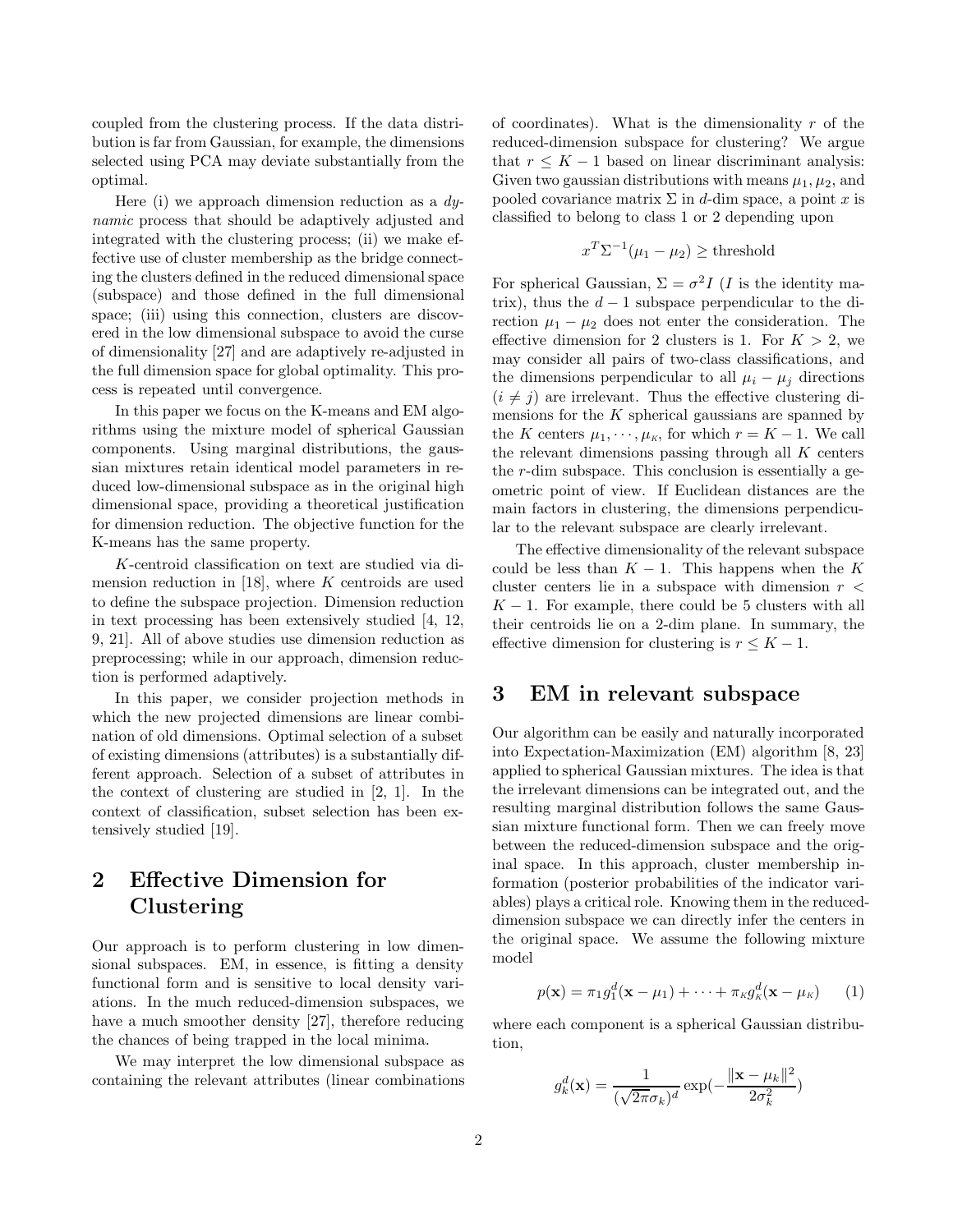and  $\mathbf{x}, \mu_k$  are vectors in d-dim space. We denote it as  $N^{(d)}(\mu_k, \sigma_k)$ . Note that the spherical gaussian function has two invariant properties that will be important later on: (i) they are invariant under any orthogonal coordinate rotation operation  $R : \mathbf{x} \to R\mathbf{x}$ :

$$
g_k^d(R\mathbf{x}|R\theta) = g_k^d(\mathbf{x}|\theta)
$$

where R is a  $d \times d$  orthonormal matrix and  $\theta =$  $\{\mu_1, \cdots, \mu_k, \sigma_1, \cdots, \sigma_k\}$  are the model parameters. (ii) they are invariant under coordinate translation (shift) operation  $L : \mathbf{x} \to \mathbf{x} + \ell$ : we have

$$
g_k^d(L\mathbf{x}|L\theta) = g_k^d(\mathbf{x}|\theta)
$$

Given the gaussian mixture model, dimension reduction can be properly studied in a probabilistic framework using marginal distributions. For this reason, we need to split the space into an r-dim space which contains all the relevant dimensions (attributes), and an s-dim space  $(s = d - r)$  which contains all the irrelevant dimensions (noises). We split the coordinates into  $\mathbf{y} = R^T \mathbf{x} = (R_r, R_s)^T \mathbf{x}$ , or more explicitly,

$$
\begin{pmatrix} \mathbf{y}^{\parallel} \\ \mathbf{y}^{\perp} \end{pmatrix} = \begin{pmatrix} R_T^T \mathbf{x} \\ R_T^T \mathbf{x} \end{pmatrix}, \quad \begin{pmatrix} \nu^{\parallel} \\ \nu^{\perp} \end{pmatrix} = \begin{pmatrix} R_T^T \mu \\ R_s^T \mu \end{pmatrix} \tag{2}
$$

where  $\mathbf{y}^{\parallel}, \nu^{\parallel}$  are in r-dim relevant space, and  $\mathbf{y}^{\perp}, \nu^{\perp}$ are in s-dim subspace of noise, orthogonal to the r-dim relevant space.  $R$  is the coordinate rotation, such as the coordinate transformation used in PCA, to clearly separate those relevant and noisy dimensions.

The marginal distribution is defined as

$$
p(\mathbf{y}^{\parallel}) \equiv \int p(\mathbf{x}) J d\mathbf{y}^{\perp} = \int p(\mathbf{y}^{\parallel}, \mathbf{y}^{\perp}) J d\mathbf{y}^{\perp}.
$$

where  $J = \det(\partial x/\partial y) = \det(R)$  is the Jacobian related to coordinate transformation. For orthonormal rotations such as U and V in PCA,  $R^T R = R^T R = I_k$ and  $\det(R) = 1$ . Splitting coordinates, we have

$$
\|\mathbf{x} - \mu\|_{d}^{2} = \left\| \begin{bmatrix} R_{r}^{T}(\mathbf{x} - \mu) \\ R_{s}^{T}(\mathbf{x} - \mu) \end{bmatrix} \right\|_{d}^{2}
$$

$$
= \|\mathbf{y}^{T} - \nu^{T}\|_{r}^{2} + \|\mathbf{y}^{T} - \nu^{T}\|_{s}^{2} \qquad (3)
$$

Thus we have  $g_k^d(\mathbf{x} - \mu) = g_k^r(\mathbf{y} - \nu_k^{\parallel})$  $(g_k^{\parallel}) \cdot g_k^s(\mathbf{y}^{\perp} - \nu_k^{\perp}).$ The marginal distribution of  $g_k^d(\mathbf{x})$  becomes

$$
\int g_k^d(\mathbf{x} - \mu) d\mathbf{y}^\perp = g_k^r(\mathbf{y}^\parallel - \nu^\parallel),\tag{4}
$$

which is exactly the standard spherical Gaussian in the  $r$ -dim subspace. For this reason, we simply use y for

 $\mathbf{y}^{\parallel}$  and  $\nu$  for  $\nu^{\parallel}$  in the r-dim subspace. Therefore we conclude that

Theorem 1. In EM clustering using spherical Gaussian mixture models in d-dimensions, after integrating out irrelevant dimensions, the marginal probability becomes

$$
p(\mathbf{y}) = \pi_1 g_1^r(\mathbf{y} - \nu_1) + \cdots + \pi_K g_K^r(\mathbf{y} - \nu_K), \qquad (5)
$$

exactly the same type of Gaussian distribution as in r-dim space. All relevant attributes for clustering are retained in the r-dim subspace.

# 4 Adaptive Dimension Reduction for EM

For real-world clustering problems where clusters are not well-separated, the r-dim subspace initially obtained using PCA does not necessarily coincide with the subspace spanned by the  $K$  cluster centers. Therefore, the centers, and cluster memberships, in the usual dimension reduction clustering are not necessarily the correct (or accurate) results. One can correct this by adaptively modifying the r-dim subspace using the most current clustering results, and do another round of clustering in the modified subspace. One can repeat this process several times to improved the results.

Given a point or a cluster centroid in the r-dim subspace, mapping back to the original  $d$ -dim space is not unique. In fact, there are infinite number of points in the d-dim space, all of which project into one point in the r-dim subspace (all points on a vertical line project into a single point in  $x-y$  plane). However, the centers (or centroids in the K-means) obtained in clustering in the r-dim subspace can be uniquely traced back to the original d-dim space by using the cluster membership of each data point. This observation is the basis of our ADR-EM clustering.

The cluster membership information is contained in the posterior probability  $h_i^k$ ,

$$
h_i^k = \Pr(c_i = k | y_i, \theta)
$$

the probability of point i belongs to cluster  $c_k$  given current model (parameters) and the evidence (value of  $y_i$ ). EM algorithm is the following: (i) initialize model parameters  $\{\pi_k, \nu_k, \sigma_k\}$ ; (ii) compute  $\{h_i^k\}$ ,  $h_i^k$  =  $\pi_k g_k^r(y) / \sum_k \pi_k g_k^r(y)$ ; (iii) update: (1) compute the number of points belonging to cluster  $c_k$ :  $n_k = \sum_i h_i^k$ ; (2)  $\sum_i h_i^k$ update priors:  $\pi_k = n_k/N$ ; (3) update centers:  $\nu_k =$  $y_i/n_k$ ; (4) update covariances:  $\sigma_k$  =  $i_h^k ||y_i - \mu_k||^2 / rn_k$ . Steps (ii) and (iii) are repeated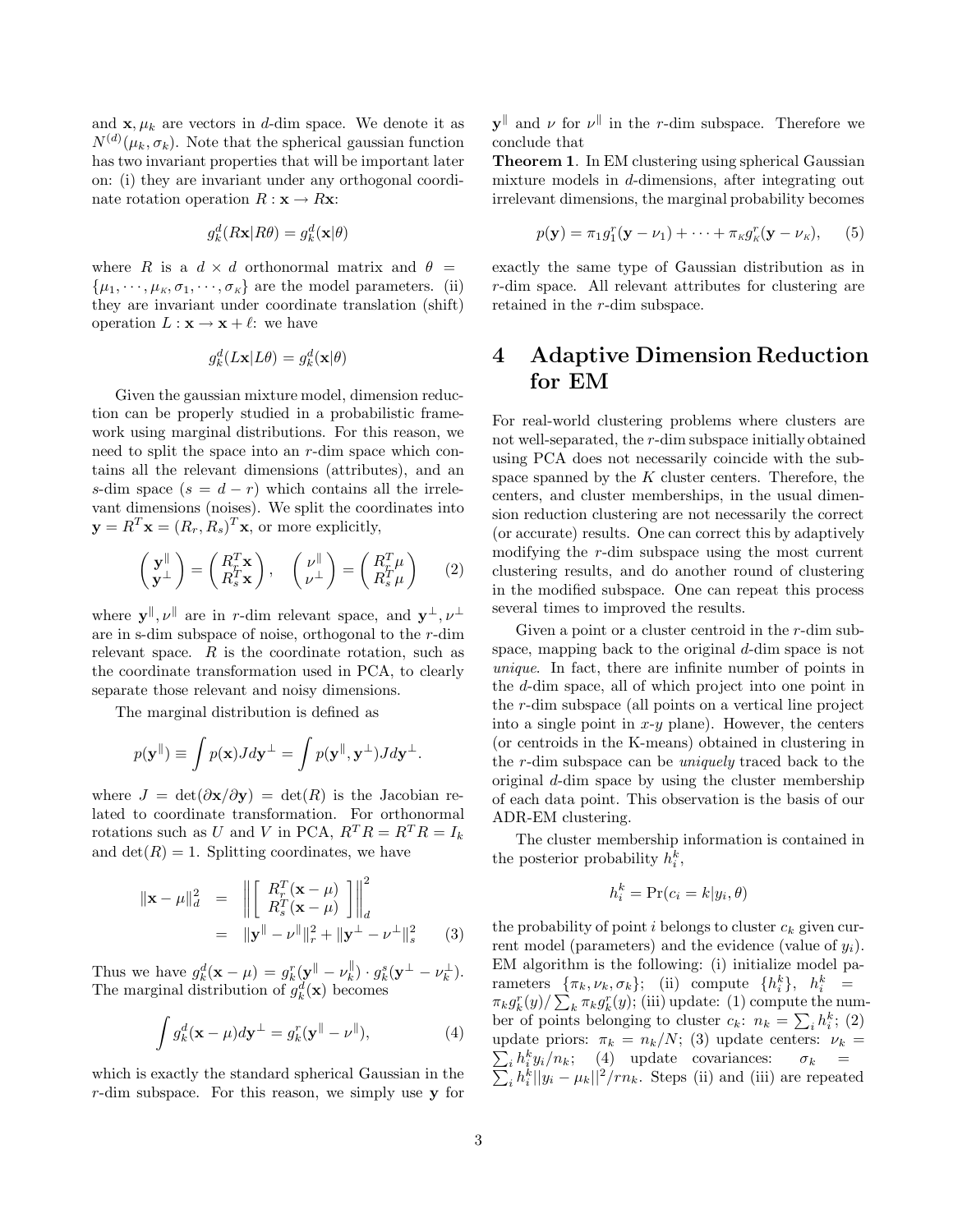until convergence. Once EM converges, the final cluster information is contained in  $\{h_i^k\}$ . Using this information, the centers in the original  $d$ -dim space can be computed as

$$
\mu_k = \sum_i h_i^k x_i / n_k.
$$

Once the locations of the  $K$  cluster centers in the original d-dim space are known, expressed as the  $d \times K$ matrix

$$
C_K = (\mu_1, \mu_2, \cdots, \mu_K), \tag{6}
$$

and we can easily find the new  $r = K - 1$  dimensional subspace spanned by these  $K$  centers. The new subspace is defined by a set of  $K - 1$  orthonormal vectors  $U_r = (u_1, u_2, \dots, u_r)$ . Note that this orthonormal basis is not unique: any rotation of it is an equally good basis. Here we present two methods to compute the basis. Both have the same  $O(r^2 \cdot N)$  computational complexity where  $N$  is the number of data vectors in the dataset.

### 4.1 SVD Basis

We compute the singular value decomposition (SVD) [15] of C as:  $C = \sum_{\ell} \mathbf{u}_{\ell} \lambda_{\ell} \mathbf{v}_{\ell}^T$ . Since the data is centered,  $\sum_{k} \pi_{k} \mu_{k} = \sum_{i} \mathbf{x}_{i}/n = 0$ ,  $\{\mu_{1} \cdots \mu_{K}\}\$ are linearly dependent. Therefore C has rank  $r = K - 1$ . The  $d \times r$ matrix  $U_r = (u_1, u_2, \dots, u_r)$  is the orthogonal basis of the new subspace. The SVD basis has a useful property that it automatically orders the dimensions according to their importance. For example, the last dimension  $u_r$  is not as important as the first sub-dimension  $u_1$ , as in principal component analysis.

Now we project the original data into the new subspace using  $y_i = U_r^T x_i$  and do another round of EM clustering, with the starting cluster centers from the projections  $\nu_i = U_r^T \mu_i$  and information on priors  $\{\pi_k\}.$ 

### 4.2 QR basis

Another way to build the orthogonal basis is to use QR or Gram-Schmidt on the K centroids [18]. Without loss of generality, we let  $\mu_K$  be the one with the smallest magnitude, and form a  $d \times (K - 1)$  matrix

$$
C_{K-1} = (\mu_1 - \mu_K, \mu_2 - \mu_K, \cdots, \mu_{K-1} - \mu_K). \tag{7}
$$

Note that vectors in  $C_r$  are not necessarily orthogonal to each other. We use the Gram-Schmidt procedure, or equivalently, the QR factorization in linear algebra,

$$
C_{k-1} = Q \begin{bmatrix} P \\ 0 \end{bmatrix} = [Q_r, Q^{\perp}] \begin{bmatrix} P \\ 0 \end{bmatrix} = Q_r P,
$$

where the  $d \times r$  matrix  $Q_r = (\mathbf{q}_1, \dots, \mathbf{q}_r)$  is the orthonormal basis for the subspace. P is an  $r \times r$  upper triangle matrix, containing the projections of components in the  $C_r$  basis. This QR basis has the property that  $\mathbf{q}_k$  will be close to the  $\mu_k$  centers if they are reasonably orthogonal to each other.

Now we use  $Q_r$  to project the original data into the new subspace by  $y_i = Q_r^T x_i$ , etc. Note that by construction, no centers can coincide with each other in either SVD or QR basis.

#### 4.3 The complete ADR-EM algorithm

The complete Adaptive Dimension Reduction Expectation Maximization (ADR-EM) algorithm is described as follows.

- 1. Preprocessing data to fit better the spherical Gaussian model. Center the data such that  $\sum_i \mathbf{x}_i = 0$ . Rescale the data such that the variance in every dimension is 1. Choose appropriate  $K$  as input parameter. Choose dimensionality  $r$  for the reduced dimension subspace. In general, we recommend  $r = K - 1$ . But  $r = K$  or  $r < K - 1$  are also appropriate.
- 2. Do the first dimension reduction using PCA or any other methods, including random starts.
- 3. Run EM in the r-dim subspace to obtain clusters. Use cluster membership to construct cluster centroids in the original space. Check convergence. If yes, go to step 5.
- 4. Compute the new r-dim subspace spanned by the K centroids using either SVD or QR basis. Project data into this new subspace. Go to step 3.
- 5. Output results and converting posterior probabilities to discrete indicators. The relevant attributes (coordinates) are also identified.

If accurate results are necessary, one may run one final round of EM in the original data space starting with existing parameters (see section 7).

A key feature of ADR is that no matter how the data are projected and transformed (shifted, rotated, etc) in subspaces, once the cluster memberships in the subspace are computed, we can always use them to construct clusters in the original space, no need for bookkeeping of the details of data transformations and/or reductions. One can easily design hybrid schemes of different data projections and use the obtained cluster membership as the bridge between them to form an integrated clustering method.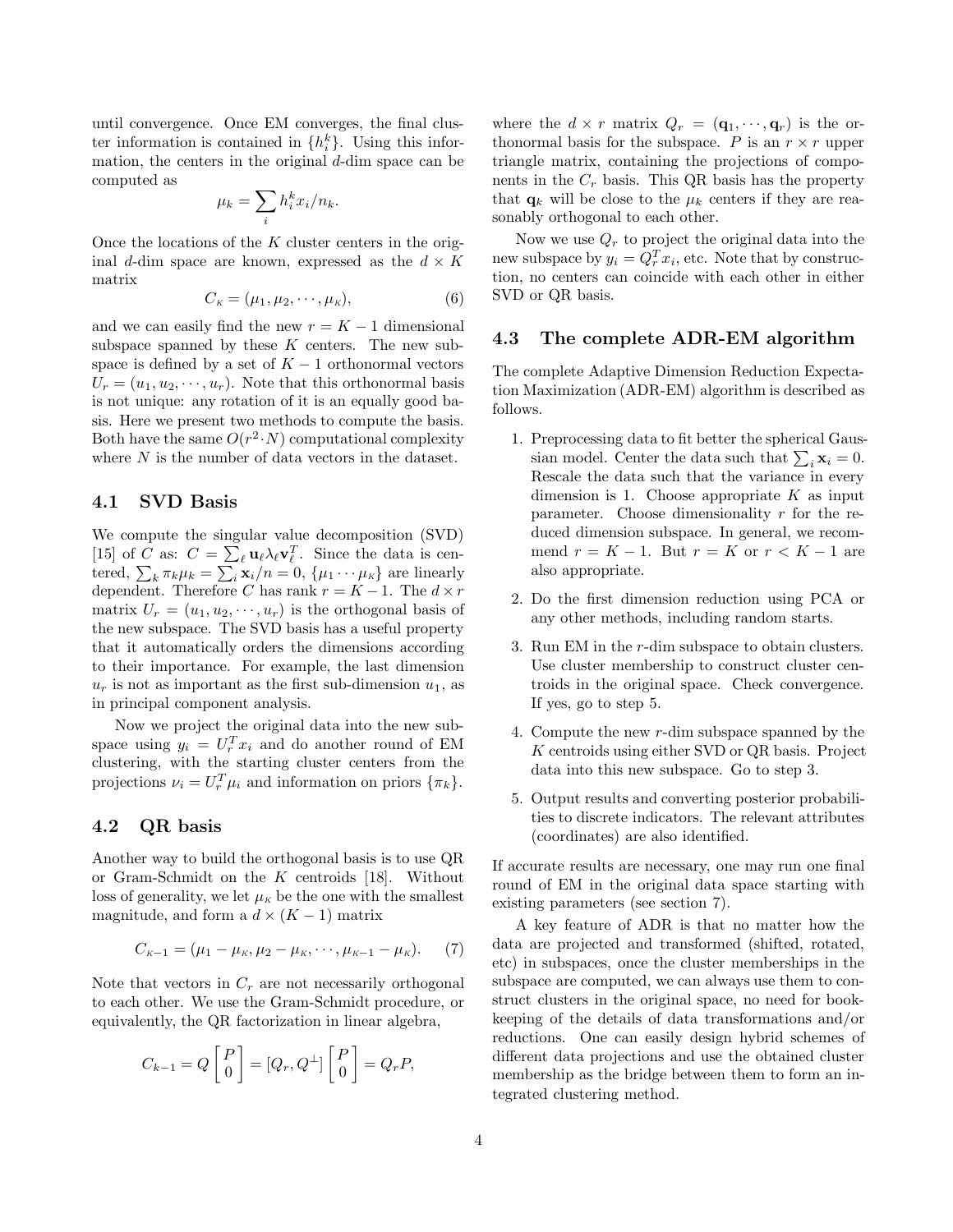#### 4.4 Relevant dimensions

In general,  $r = K - 1$  is the optimal choice. However,  $r = K$  is also a good choice in many cases: (i) when using QR basis, the QR can be applied to  $C_K$  (cf. Eq.6) instead of  $C_{K-1}$  (cf. Eq.7) and obtain K basis vectors; (ii) in either SVD basis or QR basis, we can add one or even more additional basis vectors which are orthogonal to existing basis. These additional basis vectors can be either chosen for a particular emphasis or chosen randomly. Randomly choosing additional basis vector could help to search for broader configuration space, making sure we are not stuck in a local minimum.

Sometimes we can also choose  $r < K - 1$ . Although K centers define a  $(K - 1)$ -dim subspace, they can sometimes locate on or near an r-dim subspace where  $r < K - 1$ . For example, 4 points in a 3-dim space could lie on a 2-dim plane or even on a 1-dim line. In these cases,  $C$  is rank deficient, i.e., the rank of  $C$  will be less than  $K - 1$  and the singular values in SVD basis will drop to near zero; we should choose the appropriate  $r < K - 1$ .

Even if  $C$  is not rank deficient, we may still set  $r$ to be less than  $K - 1$  for computational efficiency and effectiveness. This is especially important if we are dealing with a large and complex dataset and somehow we believe there should be, for example,  $K = 10$  clusters. Due to the curse of dimensionality, 9-dim space may still be too high, so we may set  $r = 3$  and find 10 clusters in 3-dim space where EM or K-means are typically more effective. Also in 3-dim space, computation is more efficient (than in 9-dim) and the results can be inspected using 3-dim graphics or other visualization tools. In this case, after the best 10 clusters are discovered using  $r = 3$ , we may further refine the results by setting  $r = 9$ and re-run the algorithm, using cluster membership as the bridge.

In all the test examples below, we have tested this  $r < K - 1$  (over-reduced) method and the results are generally the same as the  $r = K - 1$  method. However, we do notice the slower convergence of the EM method.

# 5 Adaptive Dimension Reduction for K-means

The ADR method can also be applied to the K-means clustering as well. Given a set of data vectors  $X =$  $[x_1, \ldots, x_n]$ , the K-means for K clusters seeks to find a set of centers  $C_{\mu} = [\mu_1, \ldots, \mu_k]$  so as to minimize

$$
J_d(X, C_\mu) = \sum_{k=1}^K \sum_{i \in c_k} ||x_i - \mu_k||_d^2.
$$
 (8)

Each cluster  $c_i$  is represented by a center  $\mu_i$  and consists of the data vectors that are closest to it in Euclidean distance, and the center of a cluster is the centroid of its data vectors. The K-means clustering can be viewed as a special case of EM with three simplifications (i)  $\sigma_1 = \cdots = \sigma_K = \sigma$ ; (ii)  $\pi_1 = \cdots = \pi_K$ ; (iii) with  $\sigma \to 0$ so that  $h_i^k = 1$  or 0.

As before, the key is to find the relevant  $r$ -dim reduced space, specified by the projection matrix  $R_r$ . We have the following.

**Theorem 2.** Suppose we somehow know the correct  $r$ dim relevant subspace defined by  $R_r$ . Let  $Y = R_r^T X =$  $R_r^T(x_1,\ldots,x_n)$  and  $C_\nu = [\nu_1,\ldots,\nu_\kappa]$  be K centroids in  $r$ -dim subspace. Solve the K-means problem in  $r$ -dim subspace,

$$
\min_{C_{\nu}} J_r(Y, C_{\nu}).
$$

Use the cluster membership  $H = (h_i^k)$  obtained to reconstruct the K centers  $C^*_{\mu} = [\mu_1^*, \ldots, \mu_K^*]$  in the full dimensional space. Then  $\dot{C}_{\mu}^{*}$  are the exact optimal solution to the the full-dimension K-means problem.

*Proof.* Assume the centroid matrix  $C^*_{\mu}$  are the minimum for  $K$  cluster K-means in  $(8)$ . Construct projection matrix  $R_r$  that spans the subspace for  $C^*_{\mu}$ . Use Gram-Schmit procedure to construct  $R_s$  such that  $R =$  $[R_r, R_s]$  is orthonormal matrix. Since  $R_r$  spans the subspace for  $C_{\mu}^{*}$ ,  $R_{s}^{T} \mu_{k}^{*} = 0$ . Using this fact and Eq.(2), we have

$$
||x_i - \mu_k^*||_d^2 = ||y_i - \nu_k^*||_r^2 + ||R_s^T x_i||_s^2
$$

This indicates that among all K centers, if  $c_k^*$  is closest to  $x_i$  in the d-sim space, then  $R_r^T c_k^*$  is closest to  $R_r^T x_i$ in the r-dim space, independent of  $R_s$ . We can write  $J_d(X, C) = J_r(Y, C_\nu) + \text{const.}$ 

If we know the final solution  $C^*_{\mu}$ , we can easily construct  $R_r$ . For any  $r \times r$  orthonormal matrix  $S$ ,  $R_rS$  still spans the correct subspace. In practice we do not know  $C^*_{\mu}$  until after the problem is solved. By Theorem 2, we only need to find the relevant subspace. Because of the large flexibility in defining  $R_r$ , finding the relevant subspace is much easier than finding  $C^*_{\mu}$  directly. This is the usefulness of Theorem 2. Our adaptive dimension reduction K-means is based on the theorem. The complete ADR-Kmeans algorithm is identical to ADR-EM algorithm in §4.3.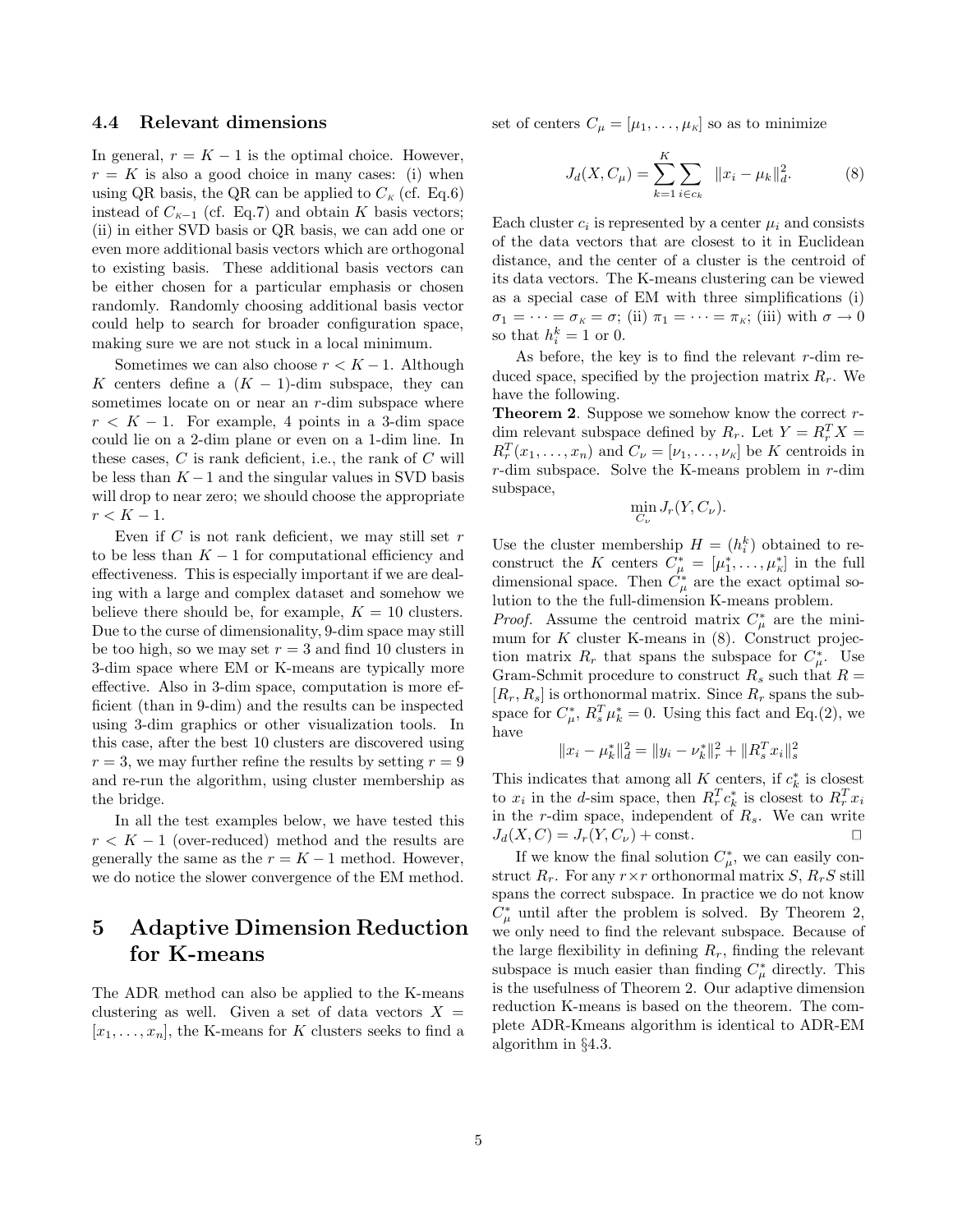

Figure 1: Three Gaussian clusters in 4-dim space. (A) covariances (0.25, 0.25, 0.25). (B) covariances (1, 1.44, 1.96). Data points are shown in the first 2 PCA components. From (A) to (B), variance increases  $(1/0.5)^2$ for the 1st cluster (red squares),  $(1.2/0.5)^2$  for the 2nd cluster (blue circles), and  $(1.4/0.5)^2$  for the 3rd cluster (black triangles).

# 6 Applications

### 6.1 Highly overlapping Gaussian mixtures

The first example is a 1000-point synthetic dataset of 3 gaussians in 4-dim with centers  $(c_1, c_2, c_3)$ , listed below

$$
(\mathbf{c}_1, \mathbf{c}_2, \mathbf{c}_3) = \begin{bmatrix} 0 & 0 & 1 \\ 0 & 1 & 1 \\ 0 & 1 & -1 \\ 0 & 1 & 1 \end{bmatrix}, \quad (9)
$$

covariances  $(\sigma_1^2, \sigma_2^2, \sigma_3^2) = (1, 1.44, 1.96)$ , and prior distributions  $(\pi_1, \pi_2, \pi_3) = (0.25, 0.35, 0.4)$ . The 3 gaussians are highly overlapped (see Fig.1) The results of ADR-EM are shown below,

$$
(\mathbf{c}_1^*, \mathbf{c}_2^*, \mathbf{c}_3^*) = \begin{bmatrix} 0.03 & 0.06 & 1.04 \\ 0.23 & 1.18 & 0.99 \\ -0.03 & 1.02 & -1.32 \\ 0.12 & 1.16 & 1.00 \end{bmatrix}
$$

quite close to the correct results. Repeated runs show that the method is quite robust. If we run EM directly in 4-dim space, the EM will have difficulty finding the correct clusters. Results change for each different run. After 10 runs, the best results are shown below

$$
(\mathbf{c}_1^*, \mathbf{c}_2^*, \mathbf{c}_3^*) = \begin{bmatrix} 0.38 & 0.12 & 1.44 \\ 0.20 & 0.97 & 1.76 \\ -0.69 & 0.72 & -1.96 \\ 0.30 & 0.91 & 1.38 \end{bmatrix}
$$

Dimension reduction is essential in this highly-overlapped situation.

### 6.2 DNA Microarray gene expression profiling

This example is from molecular biology. High density DNA microarray technology can simultaneously monitor the expression level of thousands of genes which determines different pathological states of the same tissue drawn from different patients [16, 3]. Here we study gene expression profiles of non-Hodgkin lymphoma cancer data from [3]. Among the 96 samples of 9 phenotypes (classes), we pick the 4 largest classes with a total of 76 samples(see Fig.2): (1) 46 samples of diffuse large B-cell lymphoma (◦), (2) 10 samples of Activated Blood cell B-cell  $(\nabla)$ , (3) 9 samples of chronic lymphocytic leukemia  $(\triangle)$ , (4) 11 samples of follicular lymphoma  $(+).$ 

Each sample contains expression levels of 4026 genes (variables). The question we ask: could we discover these phenotypes from data directly, without human expertise?

We use *t*-test statistic criteria to select top 100 genes. The clustering problem is focused on the 76 samples in 100-dim space with  $K=4$ . This is still a high dimensional problem. We use ADM-EM algorithm on this dataset, setting  $r=3$ . The clustering result is shown in the following contingency table

$$
T = \begin{bmatrix} 39 & 3 & 4 & & \\ . & 10 & . & \\ . & . & 9 & \\ . & . & . & 11 \end{bmatrix}
$$

where  $T = (t_{ij})$ ,  $t_{ij}$  is the number of data points which are observed to be in cluster  $i$ , but was computed via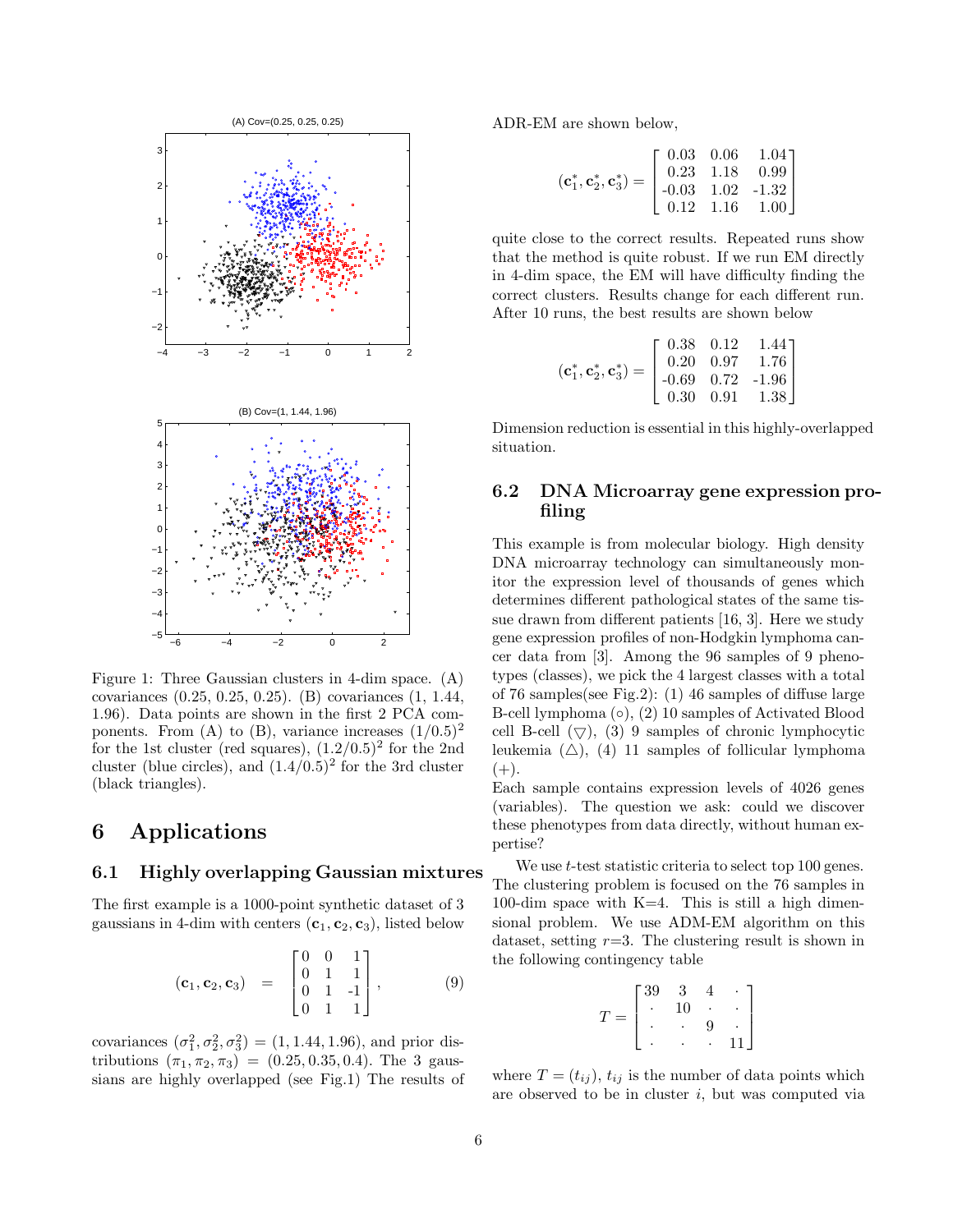the clustering method to belong to cluster  $j$ . The accuracy is 69/76=0.91% (accuracy is defined as  $\sum_{k} t_{kk}/N$ [11]). If we perform the clustering directly in the 100 dim space, the runs are often trapped in local minimum. The usefulness of PCA on gene expression analysis were noted in [10].



Figure 2: Gene expression profiles for lymphoma cancer dataset. Shown are the data in the first 2 PCA components.

### 6.3 Internet newsgroups clustering

We use the Internet newsgroups dataset  $<sup>1</sup>$  to illustrate</sup> the process of adaptive dimension reduction. We use five news groups NG2/NG9/NG10/NG15/NG18 with 50 news articles from each group (see [29] for details). NG2: comp.graphics; NG9: rec.motorcycles; NG10: rec.sport.baseball; NG15: sci.space; NG18: talk.politics.mideast.

Words with document frequency less than 3 are removed, and a total of 2731 distinct words are retained. Each document is represented by a vector in this  $d=2731$ dimensional space. We set  $r = 5$  (relevant dimension is a 5-dim subspace). We start with a random initial 5 dim subspace. In Table 1, we list the accuracy and J at the end of each adaptive iteration. Repeated adaptive dimension reduction gradually converges to the correct subspace. As a comparison, we run K-means algorithm in the original  $d=2731$  space with the same initial clusters and obtain accuracy  $50.40\%$  and  $J=227.83$ . This indicates the effectiveness of our adaptive method.

| iteration      | accuracy | $\min(J$ |
|----------------|----------|----------|
| 1              | 25.60    | 235.58   |
| $\mathfrak{D}$ | 34.40    | 233.11   |
| 3              | 44.80    | 231.01   |
| 4              | 52.80    | 229.68   |
| 5              | 60.40    | 228.19   |
| 6              | 63.60    | 227.47   |
| 7              | 66.00    | 227.06   |
|                | 67.20    | 226.86   |

Table 1: Clustering results of ADM-Kmeans algorithm.

### 7 Discussions

We introduced a new method for clustering high dimensional data using adaptive dimension reductions. The key to the effectiveness of this method lies in (Theorems 1 and 2) that working in the subspace containing true cluster centers is sufficient to find the cluster centers. The subspace containing cluster centers is of dimension  $K$ , far smaller than the original dimension in many applications. Adaptive dimension reduction is an effective way to converge to this subspace. Note that finding the subspace is much easier than finding cluster centers directly, due to the flexibility in defining subspace.

Although we concentrate on EM and K-means algorithm here, the adaptive dimension reduction approach could be extended to other clustering methods. Using cluster membership as the bridge to connect subspaces of different dimensions makes these extensions easy to implement. For example, one may construct a number of subspaces based on different feature selection methods and apply different clustering methods on these subset of features and move or combine them to satisfy some optimal conditions.

Another interesting subtle point is that although the functional form in d-dim space [cf. Eq.(1)] is very much the same as that in  $r$ -dim subspace [cf. Eq.(5)], the final parameters are *not* the same: the priors  $\pi_k$  differ in the two spaces in the case of highly overlapped clusters with different covariances. The reason is that the probability can not be separated into a product of P(relevant coordinates)\*P(irrelevant coordinates):  $p(\mathbf{x}) = p(\mathbf{y}, \mathbf{y}^{\perp}) \neq$  $p(\mathbf{y}) \cdot p(\mathbf{y}^{\perp})$ , even if each mixture component is separable. Therefore, the standard practice of reporting the results directly obtained in the reduced-dimension subspace is not accurate enough. For this reason, we suggest the EM in the d-dim space be run once using those parameters obtained in the r-dim subspace to get more accurate final parameters.

Acknowledgments. This work is supported by U.S. Department of Energy (Office of Science, Office of Ad-

<sup>&</sup>lt;sup>1</sup>The newsgroups dataset together with the bow toolkit for processing it can be downloaded from http://www.cs.cmu.edu /afs/cs/project/theo-11/www/naive-bayes.html.